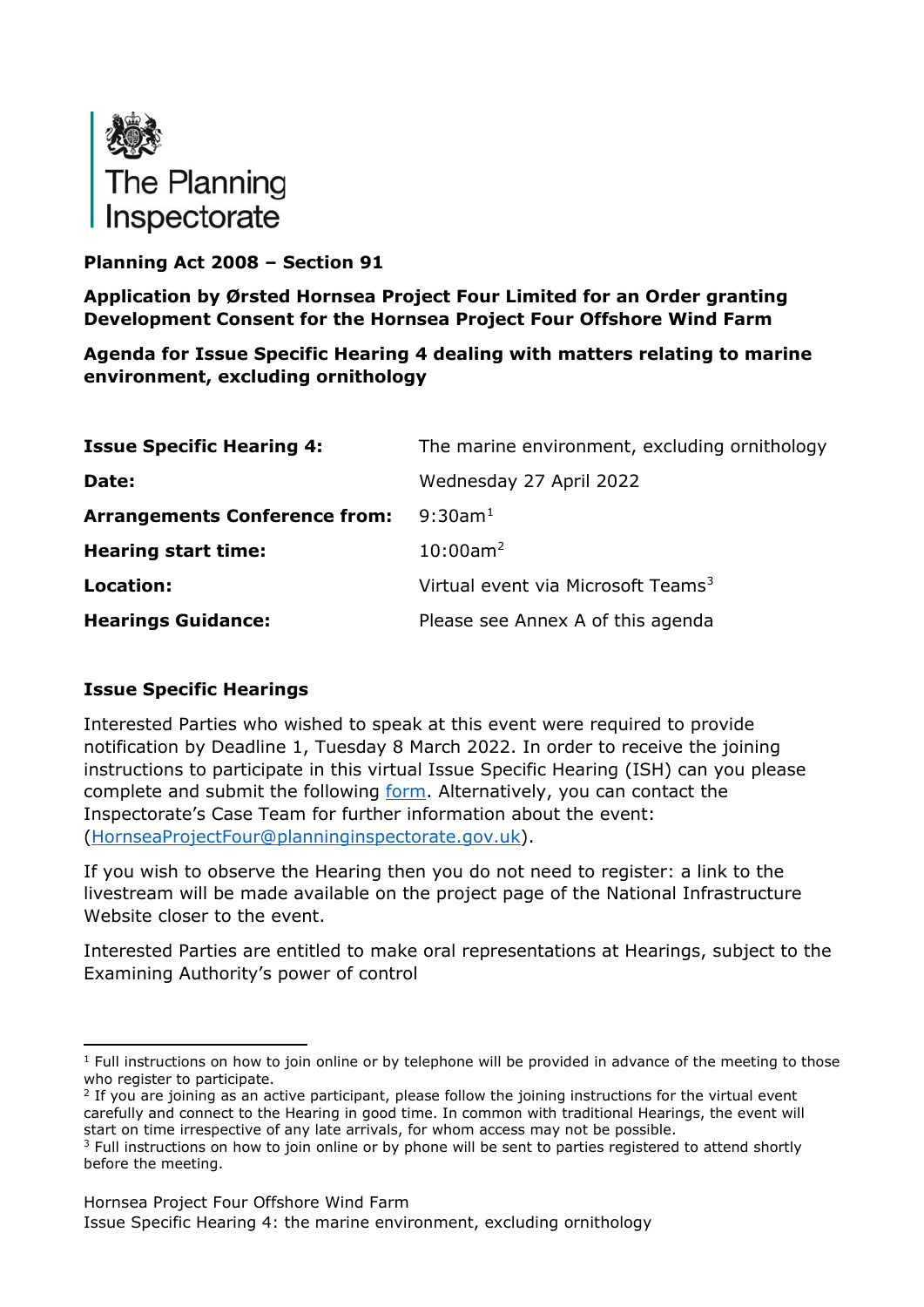The virtual event will be open 30 minutes prior to the start of the Hearing to enable a prompt start. The Hearing will be closed once the Examining Authority deems that all relevant matters have been covered.

The agenda is for guidance only. It is not designed to be exclusive or exhaustive. The Examining Authority may add other issues for consideration, may alter the order in which issues are considered and will seek to allocate sufficient time to each issue to allow proper consideration. Any lack of discussion of a particular issue at the Hearing does not preclude further examination of that issue, including through further written questions.

Every effort will be made to ensure that issues are discussed on the scheduled day. Should consideration of these issues take less time than anticipated, the Examining Authority may conclude the Hearing as soon as all relevant contributions have been made and all questions asked and responded to.

If there are additional matters to be dealt with or there are submissions that take a considerable amount of time, there may be a need to continue the session for longer on the day. Alternatively, it may be necessary to prioritise matters and defer others to a subsequent Hearing or further written questions.

## **Agenda**

The main purpose of the marine environment ISH is to examine environmental issues relating to:

- marine processes;
- marine geology and geomorphology;
- oceanography;
- marine and coastal ecology (including benthic habitats and species, fish, shellfish and marine mammals); and
- marine underwater noise.

Please note that:

- related matters in respect of marine and coastal ornithology and the Habitats Regulations Assessment will be examined in ISH5 and ISH6 respectively;
- today's agenda for ISH4 includes matters dealing with the ecology of, and effects on, fish and shellfish populations, whereas the commercial fishing of some of these species as a human activity is dealt with in ISH3;
- while many of the matters to be discussed overlap with matters relating to the draft Development Consent Order (DCO), the form, content and layout of the DCO will be examined in ISHs relating to the draft DCO and in any allied written questions.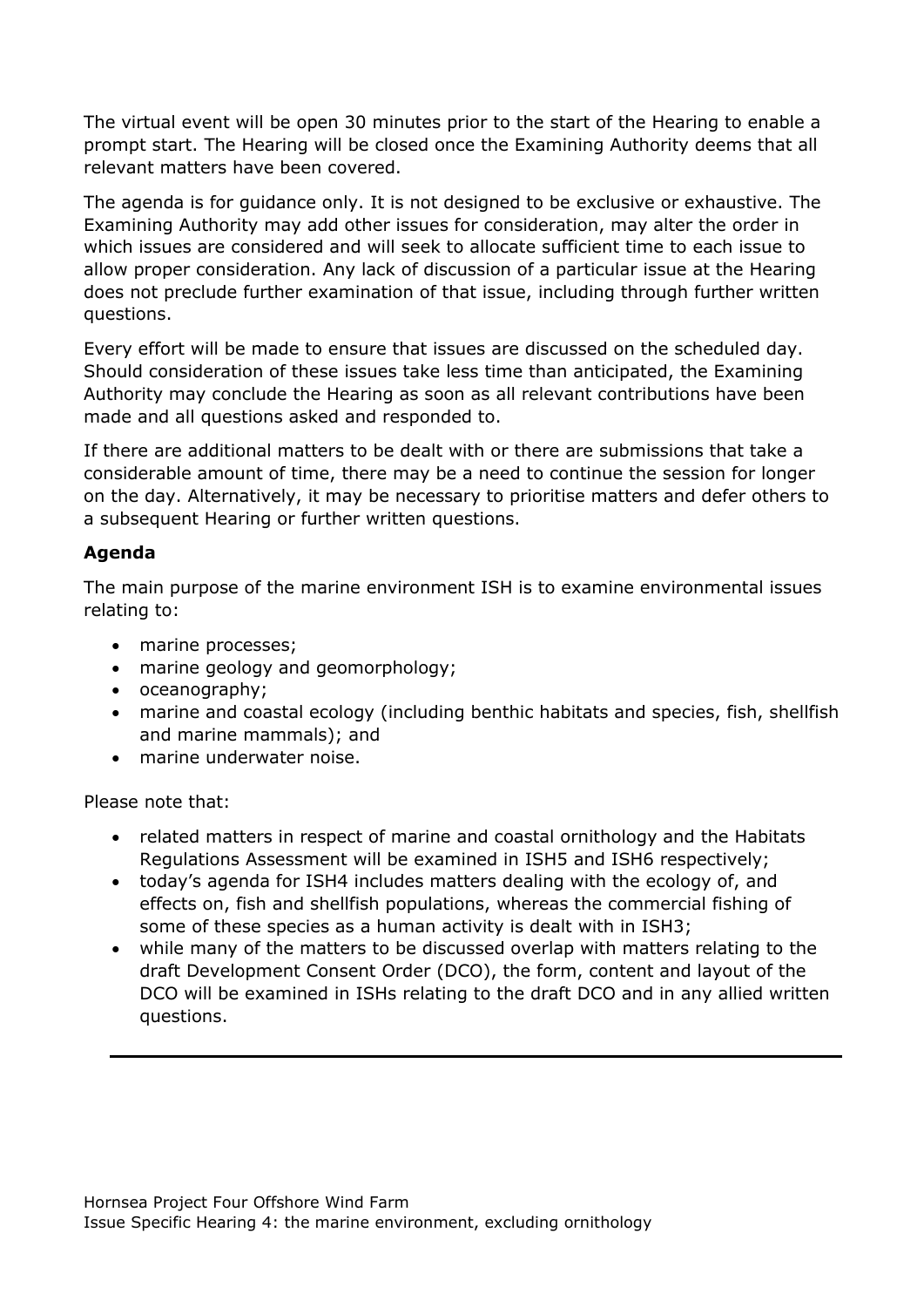

# Agenda

| <b>Title of</b><br>meeting | Hornsea Project Four Offshore Wind Farm Issue Specific Hearing 4<br>on the marine environment, excluding ornithology |
|----------------------------|----------------------------------------------------------------------------------------------------------------------|
| <b>Date</b>                | Wednesday 27 April 2022                                                                                              |
| <b>Time</b>                | $10.00$ am                                                                                                           |
| <b>Venue</b>               | Online via Microsoft Teams invitation                                                                                |
| <b>Attendees</b>           | Invitees                                                                                                             |

# **1. Welcome, introductions, arrangements for the Hearing**

#### **2. Activities in the coastal and intertidal zone**

- 2.1 Location, assessment and monitoring of the proposed temporary access ramp.
- 2.2 Location of Horizontal Directional Drilling (HDD) exit pits and assessment of any intertidal habitat effects.
- 2.3 Clarification of the nature and effects of the coffer dams associated with the HDD exit pits.

#### **3. Dredge sampling, characterisation, monitoring and disposal site**

- 3.1 Sampling and characterisation of the dredged sediments.
- 3.2 Definition of a preferred dredgings disposal site.
- 3.3 Ongoing monitoring of sediment samples.

## **4. Further geophysical surveys**

4.1 Clarification of geophysical surveys that were programmed for 2021, and any requirement for further, pre-construction surveys.

#### **5. Piling maximum design scenario**

5.1 Clarification of the position around monopiling schedule and rate.

## **6. Control of impacts on marine mammals**

- 6.1 The Outline Marine Mammal Mitigation Protocol in relation to underwater noise: should mitigation focus solely on instantaneous SPLpeak (sound pressure level) permanent threshold shift onset ranges, or should it also look at SELcum (sound exposure level) impact ranges?
- 6.2 Detail and commitment to marine mammal noise mitigation at source.

Hornsea Project Four Offshore Wind Farm

Issue Specific Hearing 4: the marine environment, excluding ornithology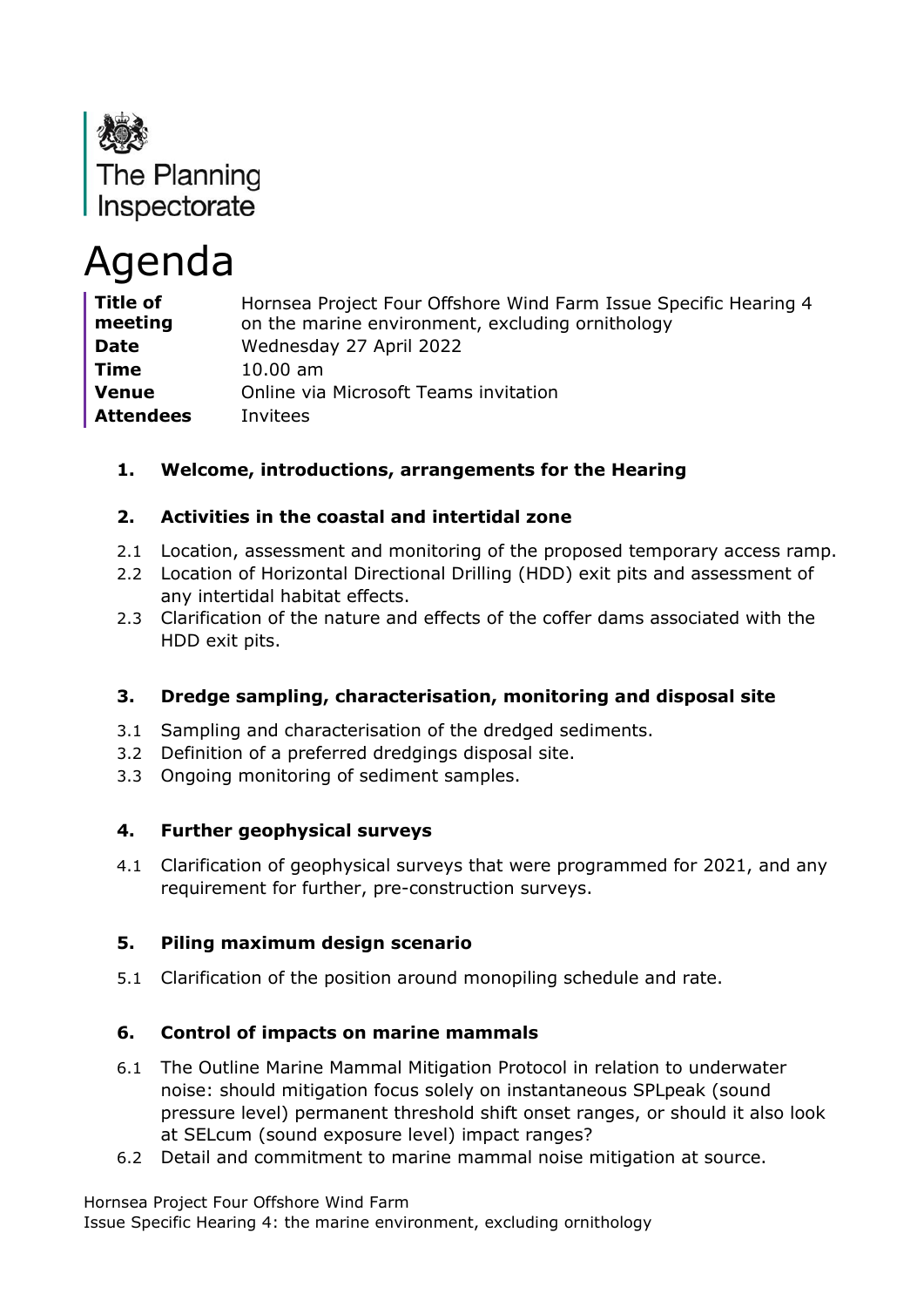# **7. Impacts on herring spawning**

- 7.1 Requirement for, and definition of, the proposed seasonal piling restriction to mitigate underwater noise and vibration effects on herring.
- 7.2 The assessment of the magnitude of impact on herring spawning grounds through direct damage and temporary increases in suspended sediment.

#### **8. Baseline surveys and modelling**

- 8.1 Use and interpretation of biotope modelling.
- 8.2 Bathymetry and marine and coastal processes baseline Smithic Bank and coastline.
- 8.3 Bathymetry and marine and coastal processes baseline Flamborough Front.

#### **9. Identification of marine and coastal processes receptors**

9.1 Progress towards agreement of full scope of marine process receptors including Hills and Outer Silver Pit and any protected sites.

#### **10. Other points and AOB**

- 10.1 Turbine cleaning during maintenance.
- 10.2 Definitions of magnitude used in the Environmental Statement.
- 10.3 AOB.

## **11. Action Points**

#### **12. Close of Hearing**

#### **Attendees:**

All Interested Parties are welcome to attend the Hearing. However, the Examining Authority would particularly welcome participation by representatives of the following parties as their submissions raise or contribute to issues that may need to be explored at the Hearing:

- The Applicant;
- East Riding of Yorkshire Council (ERYC) in its roles as the local planning and coastal defence authority;
- The Environment Agency;
- The Marine Management Organisation;
- Natural England;
- The RSPB; and
- The Wildlife Trusts.